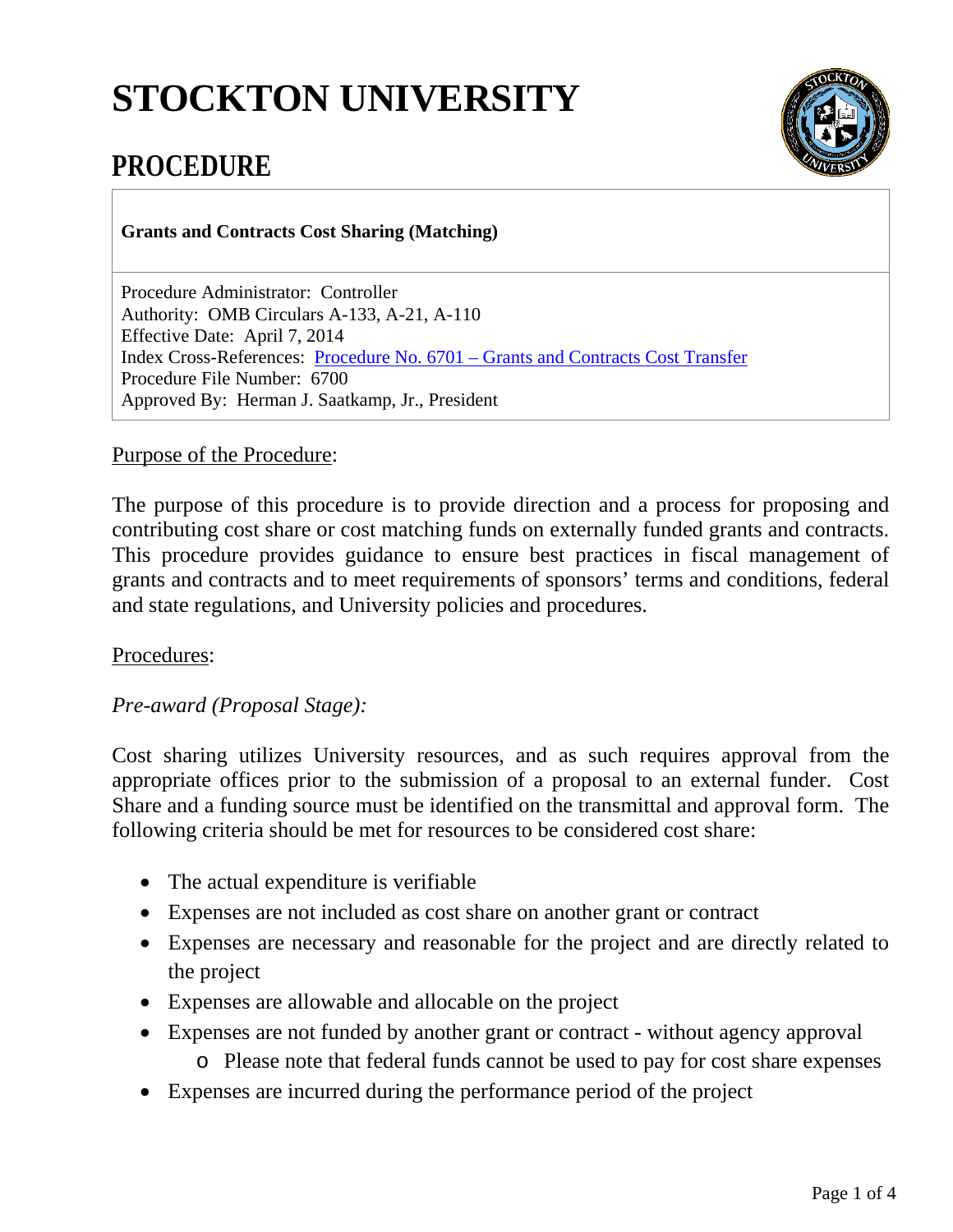It is the Project Director's/Principal Investigator's (PD/PI's) responsibility to identify cost sharing resources prior to proposal submission and for obtaining the approving signature of the Dean/Budget Unit Manager for each funding source identified on the internal transmittal and approval form.

# *Post-Award (After an Award is made):*

If cost share or match is included in a proposal that is funded by a sponsor, the University becomes obligated to the commitment in the proposal and is required to document the cost share. Cost share expenses must be separately budgeted and recorded in grant match funds. It is the responsibility of the PD/PI to ensure that the appropriate cost share expenses are recorded in the grant match fund and the cost sharing commitment is fulfilled within the performance period of the award. Salaries should be charged to the appropriate accounts as the work is performed on the project. If the need arises for expenses to be transferred to a cost share fund after the original posting date, the University's Cost Transfer Procedure should be followed.

At the time of the award, it is the responsibility of the PD/PI to provide information on the source of funding for the proposed cost sharing commitment to the Grants Office via the [Cost Sharing Approval Form.](http://intraweb.stockton.edu/eyos/policypro/content/docs/Cost_Share_Form_040214.pdf) This form will contain the following:

- The source of funding for the cost share (including Banner FOAPL)
- Detailed cost share budget
- Approval signatures associated with the funding sources (Dean/Budget Unit Manager)
- PI's signature-certifying that (s)he understands the cost sharing responsibilities

Once information is received from the PD/PI, the Grants Office will include a grant match budget with the award set-up package that is sent to the Controller's Office. The Controller and Budget Offices will then create match funds and establish the budget in Banner Finance in accordance with the award budget at the same time the award fund is created. To avoid delays in award and cost share fund set up, the source of cost share funding should be provided in the original proposal transmittal. The school/department will charge all cost sharing expenses to the match funds as they are incurred. Expenditures charged to grant/contract funds and the cost sharing funds should generally be recorded at the same rate.

The PD/PI is responsible for ensuring appropriate expenses are recorded timely and accurately in the grant fund and corresponding cost share fund throughout the life of the project. It is also the PI's responsibility to ensure that the charges are allowable, allocable, reasonable and necessary for the project and that the cost share commitment is fulfilled within the performance period.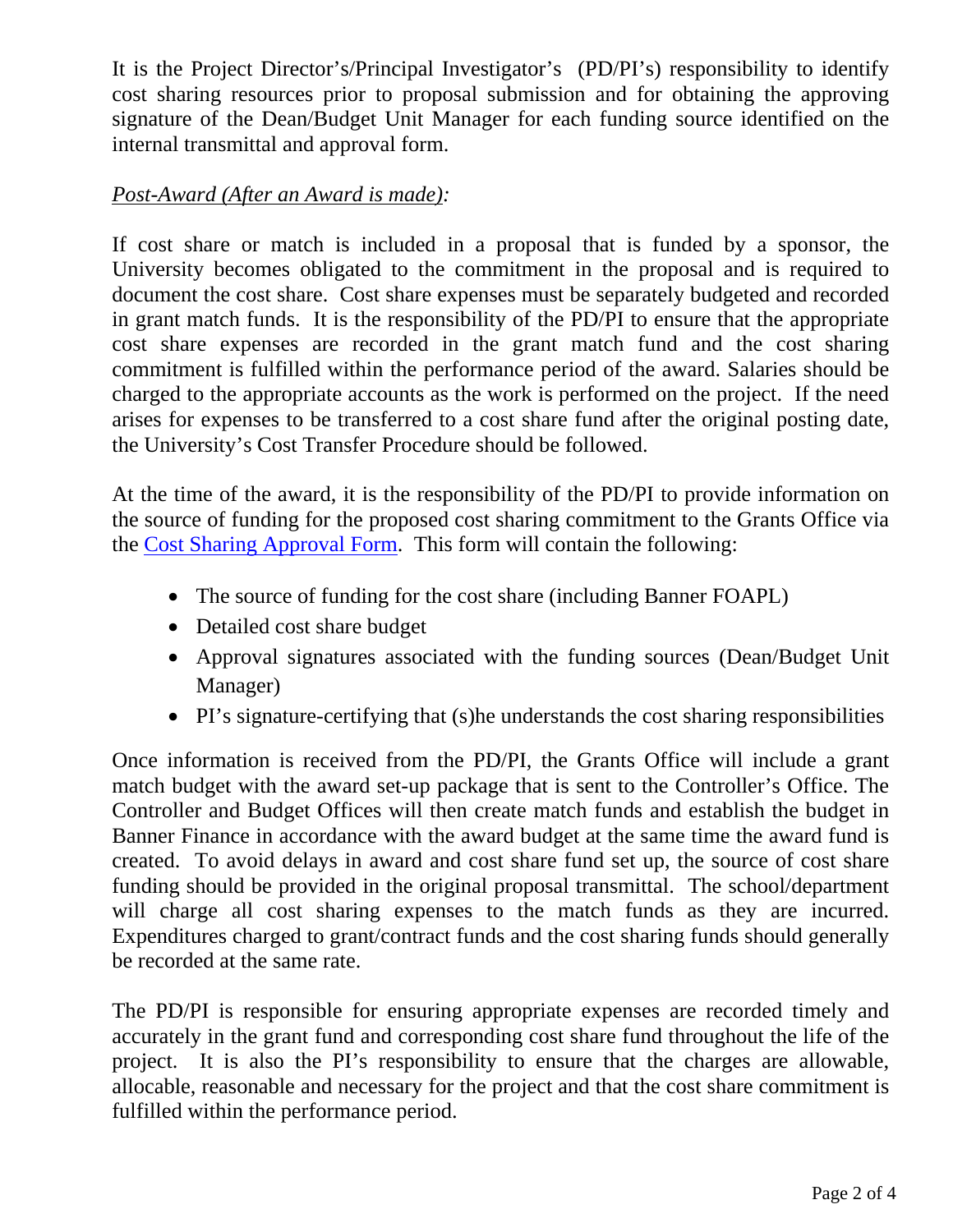It is the responsibility of the Controller's Office to ensure the accurate inclusion of cost share information on financial reports and invoices as required by the sponsor.

#### Allowable Cost Share Expenditures:

# *1. Personnel*

Personnel cost sharing should post to the match funds by updating an employee's labor distribution with a labor distribution change request form. If personnel costs need to be transferred retroactively the University's Cost Transfer Procedure should be followed.

# *2. Non-Personnel*

Non personnel costs should be charged to the grant match funds directly. If the need arises for an expense to be moved to the cost share fund after the original posting, a cost transfer request form will need to be completed and submitted, following the Cost Transfer Procedure for the University.

Examples of Non-Personnel cost sharing expenditures and conditions for them to be qualified as cost share are:

- Tuition Allowable when considered part of compensation for work needed to complete project.
- Equipment Equipment purchases should only be proposed as cost share on a grant or contract when the equipment is essential to the project because these purchases or donations that are proposed as cost share become tied to the project and therefore are unavailable for general use during the life of the project.
- Facilities & Equipment Usage-Allowable if the usage of the facilities or specialized equipment is essential in the completion of the project. Each time a facility or specialized equipment is utilized for a grant or contract the University's standard form will be completed and certified by the PD/PI.
- Other Direct Costs–Non-capitalized equipment (under \$5,000) and supplies purchased for the sole use on the project, but not paid for with the funding are allowable to be proposed and reported as cost share.
- Indirect Costs When direct costs are cost shared, indirect costs are cost shared also. Waived or reduced indirect costs may be proposed as cost share as long as the sponsor's guidelines allow it.